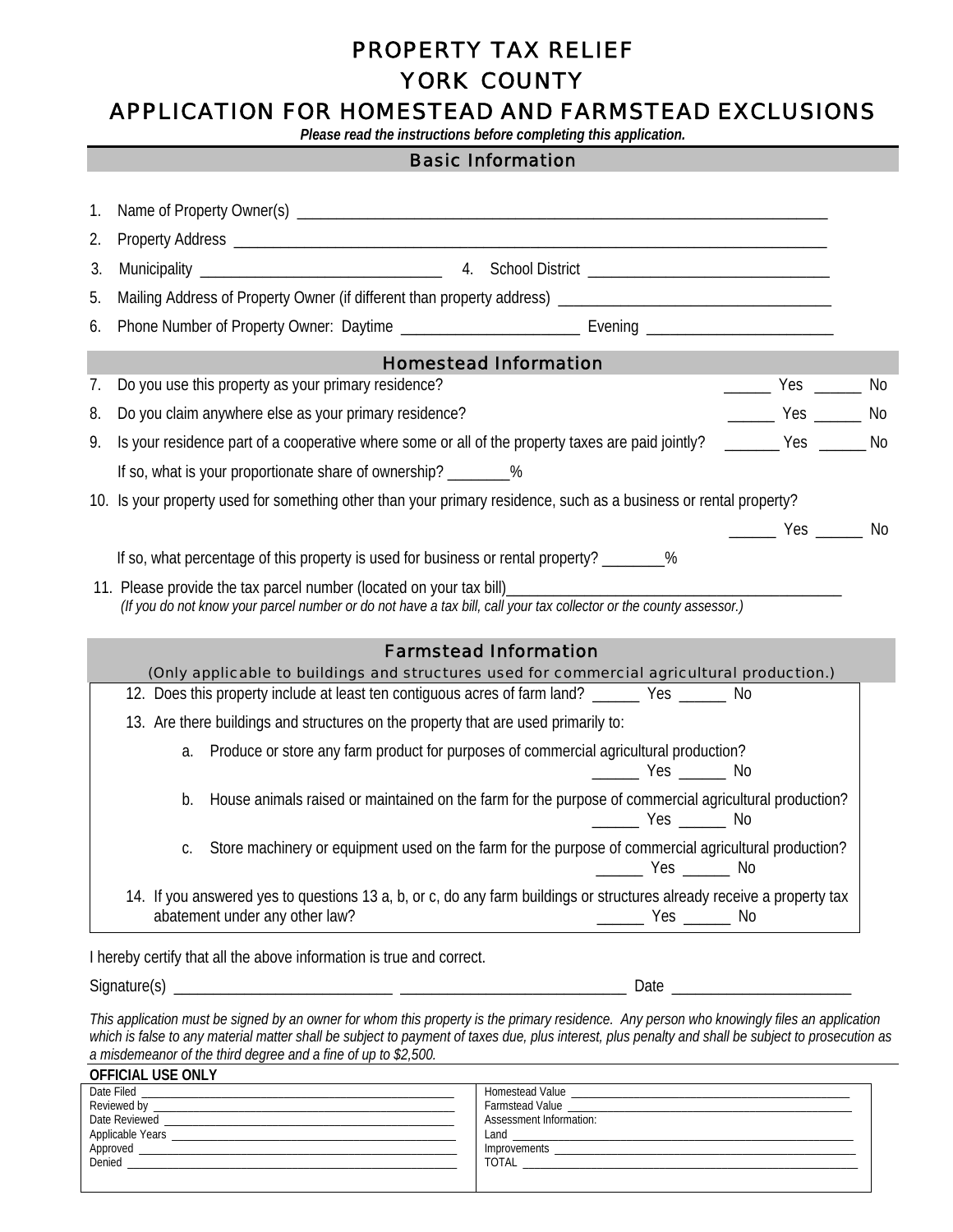# **Instructions Property Tax Relief Application for Homestead & Farmstead Exclusions**

The Taxpayer Relief Act, Act 1 of Special Session 1 of 2006, was signed into law by Governor Rendell on June 27, 2006. The Taxpayer Relief Act provides two separate mechanisms to reduce your property tax bill. First, each school district, except the Pittsburgh, Scranton and Philadelphia School Districts, is required to conduct a voter referendum in 2007 to determine whether to impose an additional local income tax to be used to reduce property taxes. Second, the Taxpayer Relief Act also provides for property tax reduction allocations to be distributed by the Commonwealth to each school district. Either type of property tax reduction will be through a "homestead or farmstead exclusion."

Under a homestead or farmstead property tax exclusion, the assessed value of each homestead or farmstead is reduced by the amount of the exclusion before the property tax is computed. You are not guaranteed a homestead or farmstead exclusion unless and until an additional income tax for purposes of granting a homestead or farmstead exclusion is approved by voter referendum or sufficient funds have been collected to permit property tax reduction allocations to be made by the Commonwealth. If an additional income tax is approved by the voters at the 2007 referendum, initial property tax reductions funded by this mechanism will take effect July 1, 2007. Initial property tax reductions funded by allocations from the Commonwealth may not take effect until at least July 1, 2008.

To receive school property tax relief for tax years beginning July 1 or January 1, this form must be filed by the preceding March 1. Your school district is required to notify you by December 31 of each year if your property is not approved for the homestead or farmstead exclusion or if your approval is due to expire.

### BASIC INFORMATION

- 1. Fill in your name and the name of other owners, such a co-owner of the property. The application must be signed by an owner for whom the property is his or her primary residence. If the property has more than one owner, signatures of additional owners are not required.
- 2. Fill in the address of the property for which you are seeking an exclusion.
- 3. Fill in your municipality. If you are not sure what your municipality is, contact your local tax collector or county assessment office (717-771-9232).
- 4. Fill in your school district. If you are not sure what your school district is, contact your local tax collector or county assessment office (717-771-9232).
- 5. If your mailing address differs from the address of the property for which you are seeking a homestead exclusion, fill in your mailing address.
- 6. List phone numbers where you can be reached during the day, and the evening, if you are unavailable during the day.

# HOMESTEAD INFORMATION

- 7. Only a primary residence of an owner of the property may receive the homestead exclusion. This is where you intend to reside permanently until you move to another home. You may be asked to provide proof that this property is your primary residence, such as your driver's license, your voter registration card, your personal income tax form or your local earned income tax form.
- 8. Do you have another residence which you claim as your primary residence? For instance, do you claim another state as your primary residence, or another county in Pennsylvania? The homestead exclusion can only be claimed once, for a place of primary residence. You may not claim this property as your primary residence if you claim another property as a homestead or if you receive a homestead tax abatement or other homestead benefit from any other county or state.
- 9. If you live in a unit of a cooperative and you pay all or a portion of your real property taxes jointly through a management agent or association, rather than paying your taxes separately from other units, check yes. If you answered yes, please indicate your proportionate share of ownership. You may be asked to provide a contact to confirm this information.
- 10. Check yes if the property for which you are seeking a homestead exclusion is used for other purposes, such as a business or rental property. For example, do you claim part of your home as a home office or deduct expenses for the business use of your home on your state or federal tax? If you answered yes, please indicate what percentage of the property is used as business or rental property.